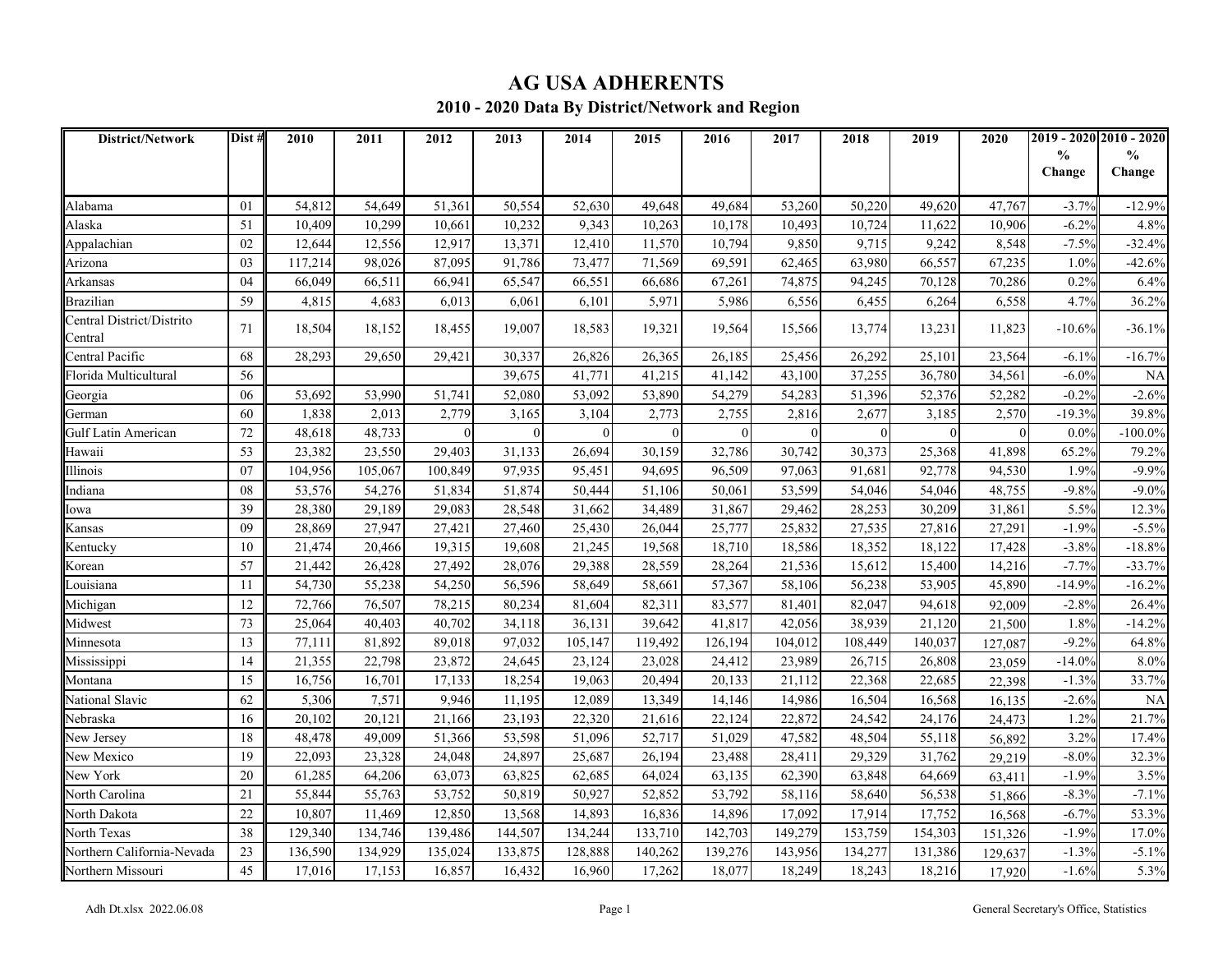# **AG USA ADHERENTS**

### **2010 - 2020 Data By District/Network and Region**

| District/Network         | Dist #          | 2010      | 2011      | 2012      | 2013      | 2014      | 2015      | 2016      | 2017      | 2018      | 2019      | 2020      |               | 2019 - 2020 2010 - 2020 |
|--------------------------|-----------------|-----------|-----------|-----------|-----------|-----------|-----------|-----------|-----------|-----------|-----------|-----------|---------------|-------------------------|
|                          |                 |           |           |           |           |           |           |           |           |           |           |           | $\frac{0}{0}$ | $\frac{0}{0}$           |
|                          |                 |           |           |           |           |           |           |           |           |           |           |           | Change        | Change                  |
| Northern New England     | 17              | 13,360    | 12,356    | 12,274    | 12,409    | 12,614    | 12,155    | 11,836    | 11,591    | 12,054    | 11,832    | 13,294    | 12.4%         | $-0.5%$                 |
| Northwest                | 24              | 128,903   | 127,137   | 130,688   | 135,589   | 133,905   | 137,765   | 146,084   | 137,504   | 150,714   | 156,473   | 150,879   | $-3.6%$       | 17.0%                   |
| Northwest Hispanic       | 75              |           |           |           |           | 6,074     | 5,779     | 6,018     | 6,084     | 6,621     | 7,336     | 7,191     | $-2.0%$       | <b>NA</b>               |
| Ohio                     | 25              | 60,707    | 60,275    | 61,337    | 64,008    | 63,337    | 68,244    | 71,799    | 68,740    | 68,950    | 71,672    | 74,494    | 3.9%          | 22.7%                   |
| Oklahoma                 | 26              | 85,692    | 88,580    | 88,139    | 87,918    | 89,970    | 89,843    | 86,388    | 89,376    | 90,967    | 96,975    | 106,130   | 9.4%          | 23.9%                   |
| Oregon                   | 27              | 43,382    | 42,724    | 41,767    | 42,157    | 40,993    | 41,122    | 40,170    | 47,596    | 44,930    | 44,889    | 44,841    | $-0.1%$       | 3.4%                    |
| Peninsular Florida       | 32              | 190,202   | 184,806   | 196,410   | 178,616   | 200,571   | 181,470   | 176,864   | 177,956   | 185,035   | 201,959   | 201.040   | $-0.5%$       | 5.7%                    |
| Pennsylvania-Delaware    | 05              | 107,533   | 111,502   | 115,965   | 116,788   | 118,248   | 129,768   | 127,834   | 109,198   | 110,765   | 116,250   | 112,726   | $-3.0%$       | 4.8%                    |
| Potomac                  | 28              | 89,521    | 91,241    | 92,782    | 94,289    | 96,231    | 95,022    | 100,273   | 102,345   | 105.152   | 112,236   | 126,547   | 12.8%         | 41.4%                   |
| Puerto Rico              | $\overline{55}$ | 22,021    | 22,593    | 22,737    | 22,841    | 29,143    | 25,006    | 25,381    | 23,099    | 21,079    | 19,286    | 18,268    | $-5.3%$       | $-17.0%$                |
| Rocky Mountain           | 29              | 54,645    | 62,547    | 49,043    | 62,760    | 62,265    | 62,817    | 63,023    | 63,533    | 43,952    | 48,451    | 48,392    | $-0.1%$       | $-11.4%$                |
| Samoan                   | 52              |           |           |           |           | 4,884     | 5,444     | 6,064     | 6,533     | 7,783     | 6,337     | 6,207     | $-2.1%$       | <b>NA</b>               |
| Second Korean            | 61              | 5,402     | 4,915     | 4,315     | 3,868     | 3,751     | 3,858     | 3,653     | 3,877     | 3,991     | 3,575     | 3.480     | $-2.7%$       | $-35.6%$                |
| SoCal                    | 34              | 160,024   | 152,497   | 174,279   | 170,537   | 170,497   | 169,193   | 193,368   | 198,419   | 201,333   | 200,476   | 205,006   | 2.3%          | 28.1%                   |
| South Carolina           | 30              | 19,687    | 20,516    | 20,651    | 19,013    | 18,267    | 18,369    | 18,056    | 17,828    | 17,770    | 18,729    | 19,676    | 5.1%          | $-0.1\%$                |
| South Central Hispanic   | 54              |           |           | 19.227    | 20,713    | 20.748    | 21,291    | 21,801    | 20,980    | 21,013    | 20,312    | 19,166    | $-5.6\%$      | <b>NA</b>               |
| South Dakota             | 31              | 7,500     | 7,294     | 7,939     | 7,688     | 9,221     | 8,979     | 9,044     | 9,731     | 11,452    | 11,119    | 9,312     | $-16.3%$      | 24.2%                   |
| <b>South Texas</b>       | 33              | 72,933    | 74,952    | 79,175    | 85,219    | 83,985    | 91,557    | 91,021    | 92,270    | 92,354    | 92,533    | 84,931    | $-8.2%$       | 16.5%                   |
| Southeastern Spanish     | 56              | 40,847    | 44,239    | 43,815    | $\Omega$  | $\Omega$  | $\Omega$  | $\Omega$  | $\Omega$  | $\Omega$  | $\Omega$  | $\Omega$  | 0.0%          | $-100.0\%$              |
| Southern Idaho           | 35              | 14,261    | 14,155    | 14,683    | 14,856    | 15,494    | 15,036    | 15,207    | 15,001    | 14,165    | 14,066    | 15,127    | 7.5%          | 6.1%                    |
| Southern Latin           | 74              |           |           |           | 5,623     | 5,742     | 6,250     | 6,570     | 6,555     | 7,176     | 8,036     | 7,556     | $-6.0%$       | <b>NA</b>               |
| Southern Missouri        | 36              | 102,897   | 88,955    | 95,094    | 91,042    | 84,987    | 90,510    | 92,013    | 93,927    | 99,798    | 109,335   | 111,089   | 1.6%          | 8.0%                    |
| Southern New England     | 44              | 44,115    | 45,397    | 45,585    | 47,241    | 44,965    | 46,546    | 48,897    | 50,899    | 51,004    | 52,510    | 55,214    | 5.1%          | 25.2%                   |
| Southern Pacific         | 70              | 70,528    | 63,519    | 64,568    | 66,832    | 66,362    | 66,346    | 68,161    | 67,203    | 60,835    | 60,960    | 56,847    | $-6.7%$       | $-19.4%$                |
| Southwest                | 67              | 6,823     | 7,019     | 6,768     | 6,593     | 6,596     | 6,358     | 5,893     | 5,448     | 5,058     | 4,908     | 4,691     | $-4.4%$       | <b>NA</b>               |
| Spanish Eastern          | 69              | 60,021    | 61,538    | 62,980    | 65,424    | 71,685    | 67,153    | 65,322    | 68,016    | 68,572    | 69,151    | 65,410    | $-5.4%$       | 9.0%                    |
| Tennessee                | 37              | 48,447    | 44,752    | 48,159    | 47,632    | 49,792    | 50,897    | 51,063    | 45,985    | 47,629    | 46,996    | 45,286    | $-3.6%$       | $-6.5%$                 |
| Texas Gulf Hispanic      | 64              |           |           | 20.108    | 19,782    | 21,077    | 21,852    | 21,850    | 21,638    | 22,602    | 23,136    | 21,630    | $-6.5%$       | <b>NA</b>               |
| Texas Louisiana Hispanic | 66              | 15,202    | 15,602    | 17,267    | 18,388    | 18,458    | 19,634    | 19,218    | 18,595    | 20,315    | 19,475    | 17,062    | $-12.4%$      | NA                      |
| West Florida             | 40              | 26,308    | 25,427    | 26,186    | 25,914    | 25,453    | 24,290    | 25,326    | 25,855    | 24,646    | 23,498    | 21,722    | $-7.6%$       | $-17.4%$                |
| West Texas               | 41              | 15,346    | 16,284    | 15,421    | 15,423    | 17,280    | 17,501    | 17,217    | 17,175    | 13,899    | 13,579    | 13,078    | $-3.7%$       | $-14.8%$                |
| West Texas and Plains    | 65              |           |           | 10,575    | 10,088    | 10,192    | 10,192    | 9,868     | 9,584     | 9,068     | 8,672     | 8,153     | $-6.0\%$      | <b>NA</b>               |
| Wisconsin-Northern       | 42              | 47,073    | 49,124    | 50,090    | 51,125    | 52,018    | 51,484    | 53,381    | 49,588    | 56,206    | 60,049    | 60,571    | 0.9%          | 28.7%                   |
| Michigan                 |                 |           |           |           |           |           |           |           |           |           |           |           |               |                         |
| Wyoming<br>Totals        | 43              | 3,954     | 3,992     | 4,151     | 4,244     | 4,227     | 4,040     | 4,036     | 3,720     | 3,596     | 3,606     | 3,536     | $-1.9%$       | $-10.6%$                |
|                          |                 | 3.030.944 | 3,041,957 | 3,095,717 | 3,127,857 | 3,146,741 | 3.192.112 | 3,240,258 | 3.214.998 | 3,233,385 | 3,295,923 | 3,260,021 | $-1.1%$       | 7.6%                    |